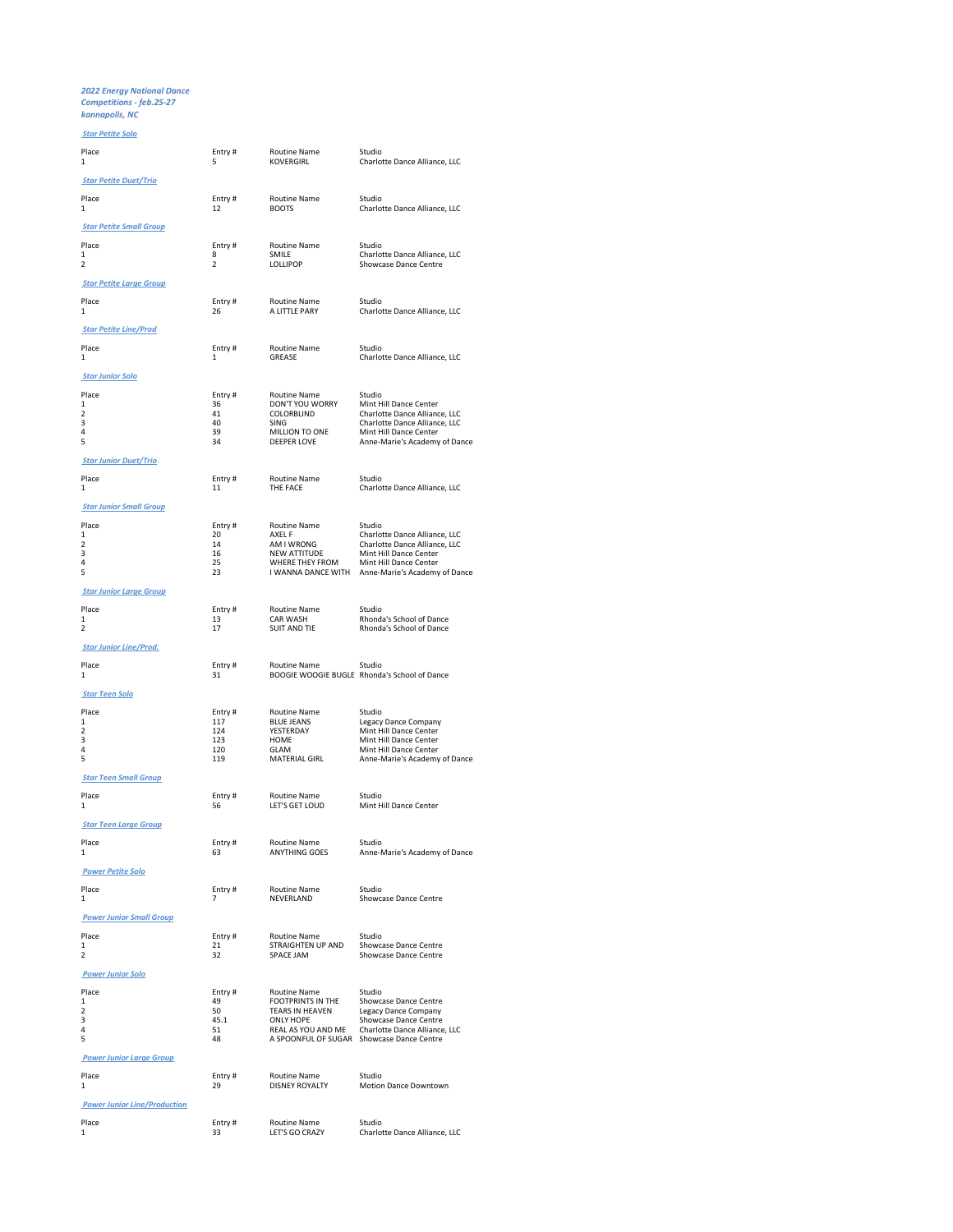Power Teen Solo

| Place                             | Entry #        | <b>Routine Name</b>                          | Studio                                                         |
|-----------------------------------|----------------|----------------------------------------------|----------------------------------------------------------------|
| $\mathbf{1}$<br>2                 | 137<br>135     | <b>TOUCH</b><br><b>RULES TO YOUR</b>         | <b>Tenth Talent</b><br>Legacy Dance Company                    |
| 3<br>4                            | 129<br>168     | RIVER DEEP MOUNTAIN<br>DON'T STOP ME NOW     | Rhonda's School of Dance<br>Charlotte Dance Alliance, LLC      |
| 5                                 | 131            | THE WISP SINGS                               | Charlotte Dance Alliance, LLC                                  |
| 6<br>7                            | 143<br>148     | <b>LOVELY</b><br><b>OUTSIDE THE BOX</b>      | Rhonda's School of Dance<br>Rhonda's School of Dance           |
| 8                                 | 139            | MISSING YOU                                  | Charlotte Dance Alliance, LLC                                  |
| 9<br>10                           | 133<br>128     | <b>SHINF</b><br><b>BRITTNEY</b>              | Legacy Dance Company<br>Charlotte Dance Alliance, LLC          |
| <b>Power Teen Duet/Trio</b>       |                |                                              |                                                                |
| Place                             | Entry #        | <b>Routine Name</b>                          | Studio                                                         |
| 1                                 | 66             | <b>INDUSTRY BAE</b>                          | Charlotte Dance Alliance, LLC                                  |
| <b>Power Teen Small Group</b>     |                |                                              |                                                                |
| Place                             | Entry #        | <b>Routine Name</b>                          | Studio                                                         |
| 1                                 | 73             | <b>SLEEPING ON THE</b>                       | Rhonda's School of Dance                                       |
| 2<br>3                            | 71<br>67       | <b>KEEP YOU SAFE</b><br>DON'T STOP ME NOW    | Legacy Dance Company<br>Mint Hill Dance Center                 |
| 4<br>5                            | 64<br>70       | <b>GIRL BOSS</b><br>LOST IN THE RHYTHM       | Legacy Dance Company<br>Showcase Dance Centre                  |
|                                   |                |                                              |                                                                |
| <b>Power Teen Large Group</b>     |                |                                              |                                                                |
| Place<br>$\mathbf{1}$             | Entry#<br>83   | <b>Routine Name</b><br><b>TWO STEP</b>       | Studio<br>Mint Hill Dance Center                               |
| $\overline{\phantom{a}}$          | 84             | <b>MUDDY WATERS</b>                          | Charlotte Dance Alliance, LLC                                  |
| 3                                 | 77             | <b>ENOUGH IS ENOUGH</b>                      | Charlotte Dance Alliance, LLC                                  |
| <b>Power Teen Line/Production</b> |                |                                              |                                                                |
| Place<br>$\mathbf{1}$             | Entry #<br>90  | <b>Routine Name</b><br><b>BRUNO</b>          | Studio<br>Rhonda's School of Dance                             |
| $\overline{2}$                    | 92             | <b>KEEP DANCIN'</b>                          | Legacy Dance Company                                           |
| <b>Power Senior Solo</b>          |                |                                              |                                                                |
| Place                             | Entry#         | <b>Routine Name</b>                          | Studio                                                         |
| 1<br>2                            | 162<br>164     | I WILL WAIT<br><b>TURNING TABLES</b>         | Rhonda's School of Dance<br>Rhonda's School of Dance           |
| 3                                 | 161            | WAY DOWN WE GO                               | Rhonda's School of Dance                                       |
| 4<br>5                            | 154<br>157     | LEVITATING ONE MORE<br>SO EMOTIONAL          | Rhonda's School of Dance<br>Showcase Dance Centre              |
| 6                                 | 165            | <b>WORK SONG</b>                             | Rhonda's School of Dance                                       |
| 7<br>8                            | 156<br>158     | THIS IS IT<br><b>REMEMBER ME</b>             | Rhonda's School of Dance<br>Showcase Dance Centre              |
| 9<br>10                           | 153<br>160     | <b>RIGHT AS RAIN</b><br><b>OPEN HANDS</b>    | Showcase Dance Centre<br>Rhonda's School of Dance              |
|                                   |                |                                              |                                                                |
| <b>Power Senior Duet/Trio</b>     |                |                                              |                                                                |
| Place<br>1                        | Entry #<br>93  | <b>Routine Name</b><br><b>CUPS</b>           | Studio<br>Showcase Dance Centre                                |
| <b>Power Senior Small Group</b>   |                |                                              |                                                                |
|                                   |                |                                              | Studio                                                         |
| Place<br>1                        | Entry #<br>78  | <b>Routine Name</b><br><b>HEY PACHUCO</b>    | Showcase Dance Centre                                          |
| 2<br>3                            | 96<br>79       | <b>SLIDE</b><br>CONGA                        | Rhonda's School of Dance<br>Mint Hill Dance Center             |
| 4                                 | 97             | DRFAM ON                                     | Mint Hill Dance Center                                         |
| 5                                 | 86             | <b>BOHEMIAN RHAPSODY</b>                     | Anne-Marie's Academy of Dance                                  |
| <b>Power Senior Large Group</b>   |                |                                              |                                                                |
| Place<br>1                        | Entry #<br>89  | <b>Routine Name</b>                          | Studio                                                         |
|                                   |                | FEEL THIS MOMENT                             | Rhonda's School of Dance                                       |
| <b>Energy Teen Solo</b>           |                |                                              |                                                                |
| Place<br>1                        | Entry#         | Routine Name<br>NATURE OF DAYLIGHT           | Studio<br>Charlotte Dance Alliance, LLC                        |
| $\mathcal{P}$                     | 169<br>147     | <b>SURVIVOR</b>                              | Showcase Dance Centre                                          |
| 3                                 | 170            | <b>TOXIC</b>                                 | Charlotte Dance Alliance, LLC                                  |
| <b>Energy Teen Duet/Trio</b>      |                |                                              |                                                                |
| Place                             | Entry #        | <b>Routine Name</b>                          | Studio                                                         |
| 1<br>$\mathcal{P}$                | 103<br>98      | LEAVE A LIGHT ON<br>WHITE HOUSES             | Charlotte Dance Alliance, LLC<br>Charlotte Dance Alliance, LLC |
| <b>Energy Teen Small Group</b>    |                |                                              |                                                                |
| Place                             | Entry #        | Routine Name                                 | Studio                                                         |
| 1                                 | 80             | LONELY PEOPLE                                | Charlotte Dance Alliance, LLC                                  |
| 2                                 | 104            | <b>TINY DANCER</b>                           | Charlotte Dance Alliance, LLC                                  |
| <b>Energy Teen Large Group</b>    |                |                                              |                                                                |
| Place<br>1                        | Entry #<br>69  | <b>Routine Name</b><br>SO FLY                | Studio<br>Charlotte Dance Alliance, LLC                        |
| <b>Energy Senior Solo</b>         |                |                                              |                                                                |
| Place                             |                | <b>Routine Name</b>                          | Studio                                                         |
| 1                                 | Entry #<br>184 | THAT'S LIFE                                  | <b>Tenth Talent</b>                                            |
| 2<br>3                            | 172<br>182     | YOU SAY<br>CRINGE                            | Charlotte Dance Alliance, LLC<br>Charlotte Dance Alliance, LLC |
| 4                                 | 175            | THE WAY YOU MAKE ME Legacy Dance Company     |                                                                |
| 5<br>6                            | 176<br>177     | <b>FALLIN'</b><br>I DIDN'T KNOW MY           | Mint Hill Dance Center<br>Legacy Dance Company                 |
| $\overline{7}$<br>8               | 171<br>183     | ZOMBIE<br>SOUND OF SILENCE                   | Charlotte Dance Alliance, LLC                                  |
| 9                                 | 180            | HOLD ME WHILE YOU                            | Legacy Dance Company<br>Legacy Dance Company                   |
| 10                                | 173            | THE IMPRESSION THAT I Mint Hill Dance Center |                                                                |

Energy Senior Duet/Trio